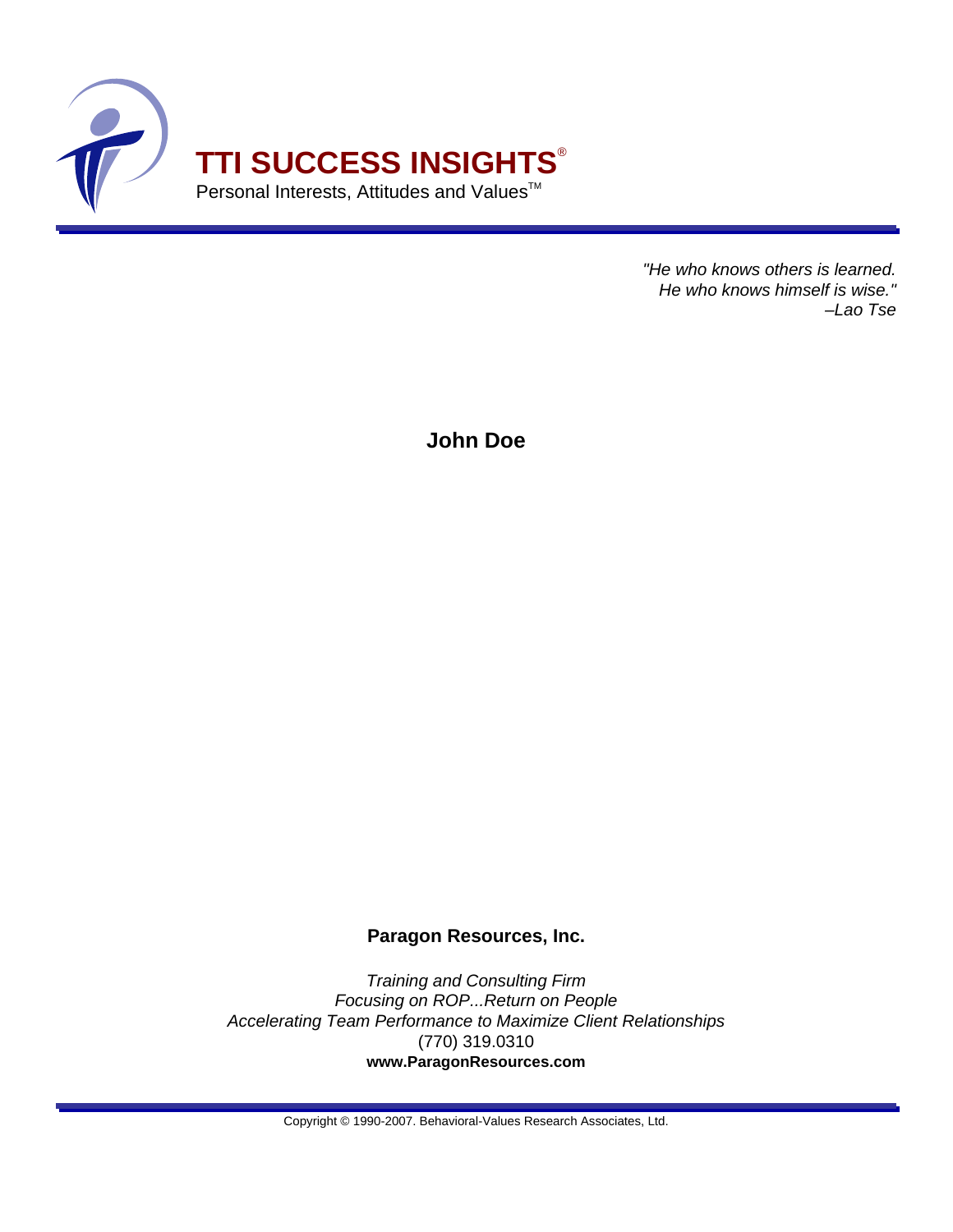

## **UNDERSTANDING YOUR REPORT**

Knowledge of an individual's attitudes help to tell us WHY they do things. A review of an individual's experiences, references, education and training help to tell us WHAT they can do. Behavioral assessments help to tell us HOW a person behaves and performs in the work environment. The PIAV report measures the relative prominence of six basic interests or attitudes (a way of valuing life): Theoretical, Utilitarian, Aesthetic, Social, Individualistic and Traditional.

Attitudes help to initiate one's behavior and are sometimes called the hidden motivators because they are not always readily observed. It is the purpose of this report to help illuminate and amplify some of those motivating factors and to build on the strengths that each person brings to the work environment.

Based on your choices, this report ranks your relative passion for each of the six attitudes. Your top two and sometimes three attitudes cause you to move into action. You will feel positive when talking, listening or doing activities that satisfy your top attitudes.

The feedback you will receive in this section will reflect one of three intensity levels for each of the six attitudes.

- STRONG positive feelings that you need to satisfy either on or off the job.
- SITUATIONAL where your feelings will range from positive to indifferent based on other priorities in your life at the time. These attitudes tend to become more important as your top attitudes are satisfied.
- INDIFFERENT your feelings will be indifferent when related to your 5th or 6th attitude.

| YOUR ATTITUDES RANKING |                        |             |  |
|------------------------|------------------------|-------------|--|
| 1st                    | <b>UTILITARIAN</b>     | Strong      |  |
| 2nd                    | <b>THEORETICAL</b>     | Strong      |  |
| 3rd                    | <b>INDIVIDUALISTIC</b> | Situational |  |
| 4th                    | <b>TRADITIONAL</b>     | Situational |  |
| 5th                    | <b>AESTHETIC</b>       | Indifferent |  |
| 6th                    | <b>SOCIAL</b>          | Indifferent |  |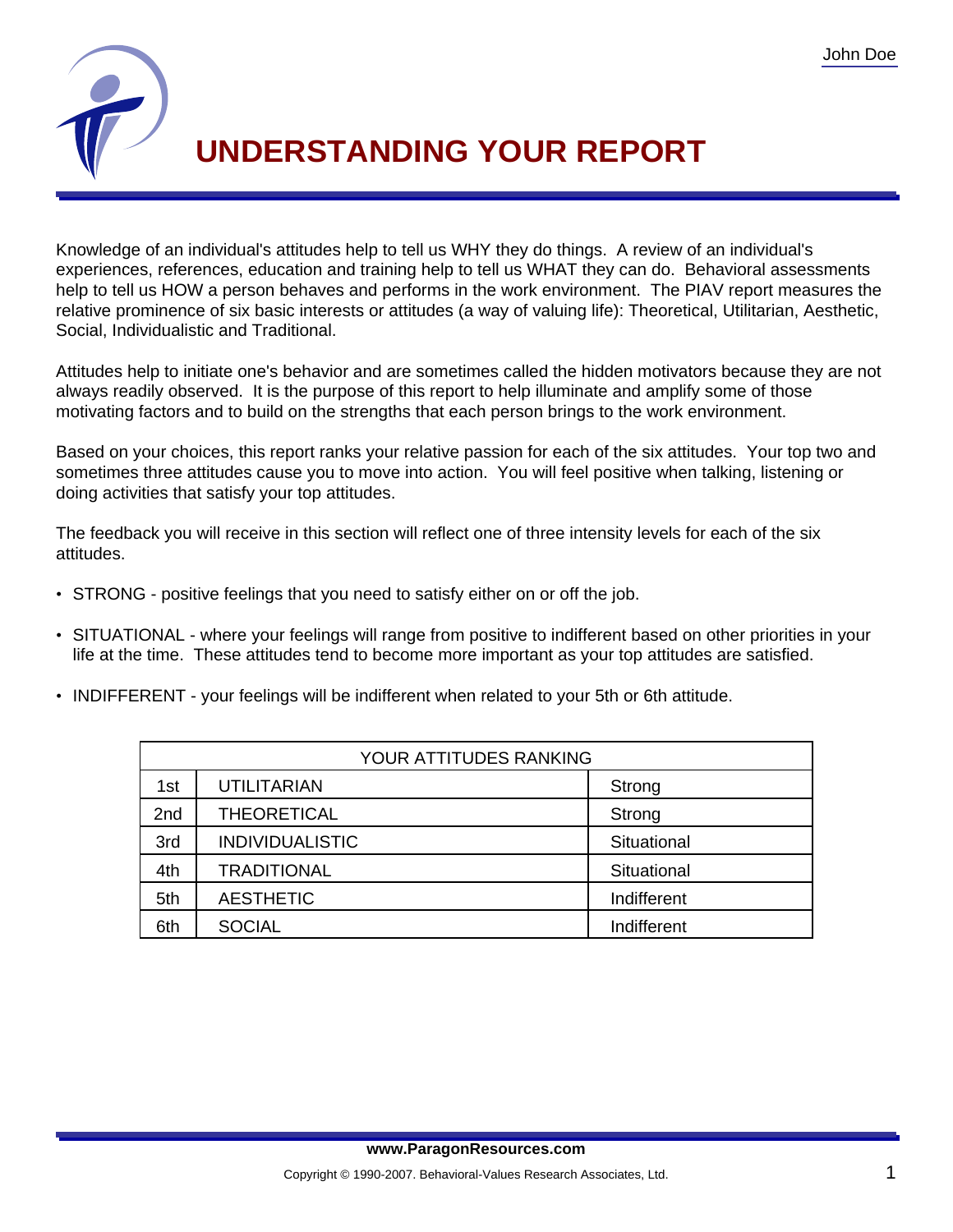

The Utilitarian score shows a characteristic interest in money and what is useful. This means that an individual wants to have the security that money brings not only for themselves, but for their present and future family. This value includes the practical affairs of the business world - the production, marketing and consumption of goods, the use of credit, and the accumulation of tangible wealth. This type of individual is thoroughly practical and conforms well to the stereotype of the average American business person. A person with a high score is likely to have a high need to surpass others in wealth.

- **John will protect his assets to ensure the future of his economic security.**
- $\blacksquare$  Having more wealth than others is a high priority for John.
- $\blacksquare$  He can be very practical.
- **All attempts are made to protect future security to ensure that his legacy is protected.**
- **T** Wealth provides the security John wants for himself and/or his family.
- $\blacksquare$  John faces the future confidently.
- $\blacksquare$  John will attempt to structure his economic dealings.
- **John has a long list of wants and will work hard to achieve them.**
- **With economic security comes the freedom to advance his ideas or beliefs.**
- $\blacksquare$  John will be motivated by his accomplishments.
- $\blacksquare$  He uses money as a scorecard.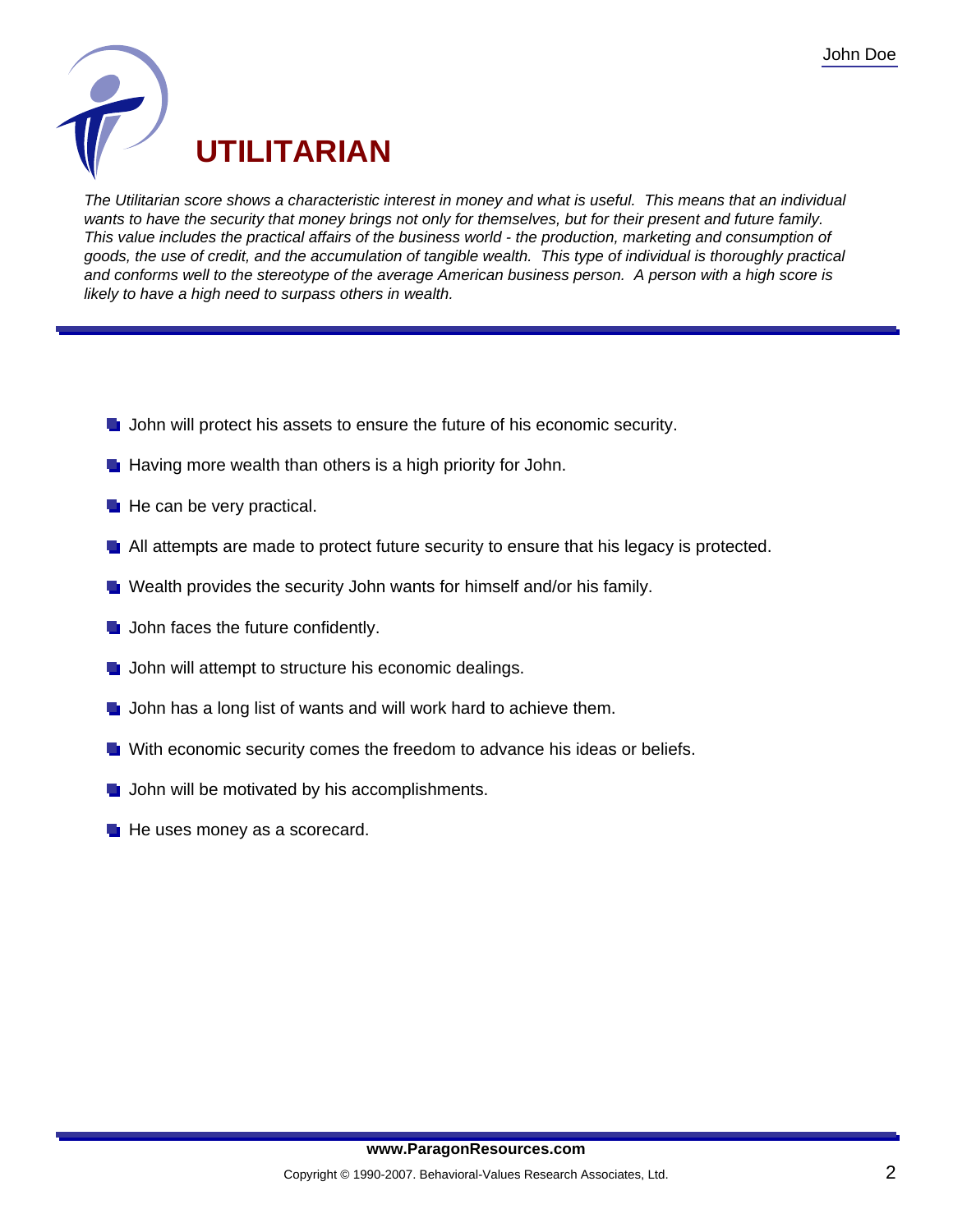

The primary drive with this value is the discovery of TRUTH. In pursuit of this value, an individual takes a "cognitive" attitude. Such an individual is nonjudgmental regarding the beauty or utility of objects and seeks only to observe and to reason. Since the interests of the theoretical person are empirical, critical and rational, the person appears to be an intellectual. The chief aim in life is to order and systematize knowledge: knowledge for the sake of knowledge.

- **A** comfortable job for John is one that challenges his knowledge.
- **John has the potential to become an expert in his chosen field.**
- **D** John is comfortable around people who share his interest for knowledge and especially those people with similar convictions.
- $\blacksquare$  He will usually have the data to support his convictions.
- **John is very good at integrating past knowledge to solve present problems.**
- $\blacksquare$  He may have difficulty putting down a good book.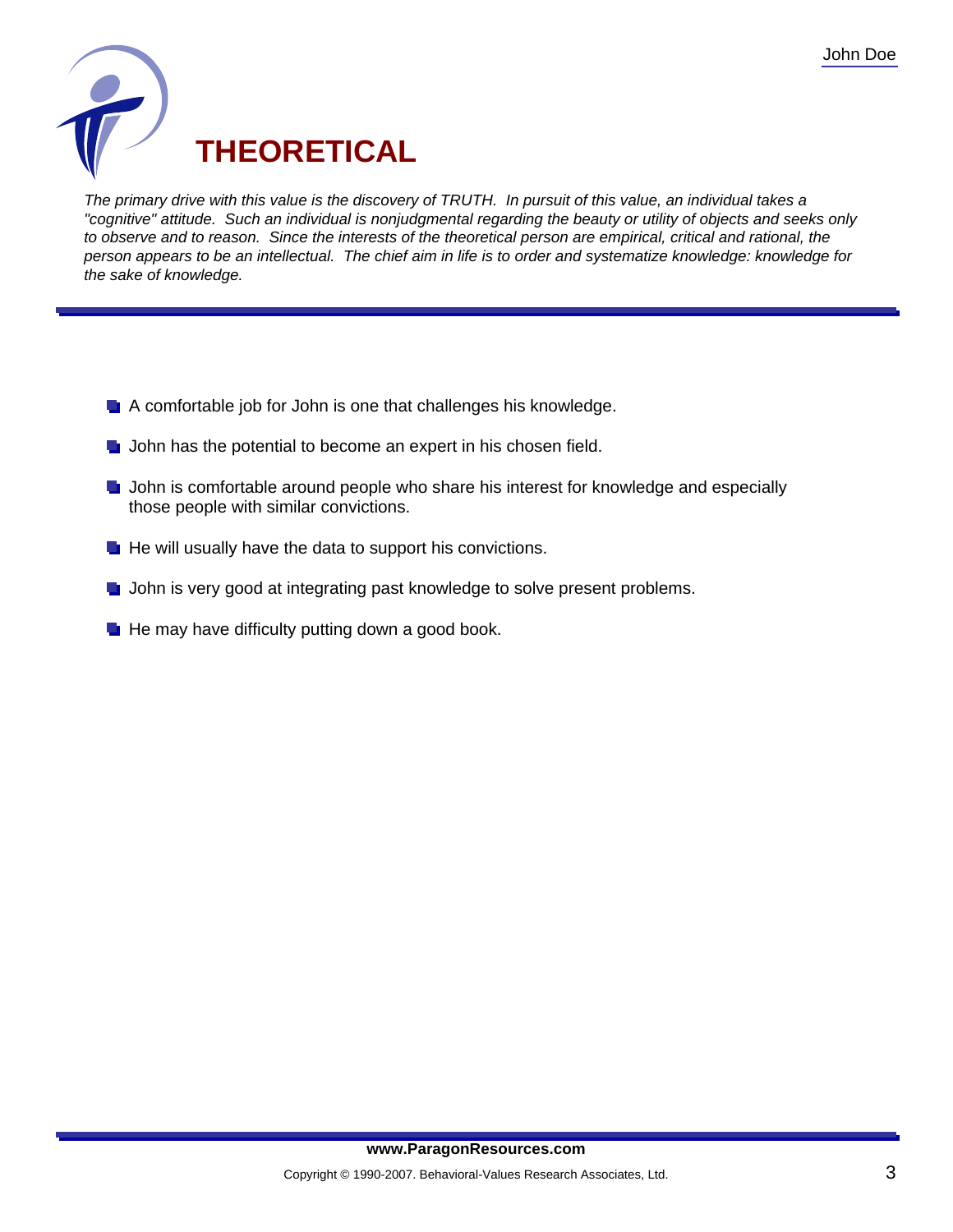

The primary interest for this value is POWER, not necessarily politics. Research studies indicate that leaders in most fields have a high power value. Since competition and struggle play a large part in all areas of life, many philosophers have seen power as the most universal and most fundamental of motives. There are, however, certain personalities in whom the desire for direct expression of this motive is uppermost; who wish, above all, for personal power, influence and renown.

- **He** Will evaluate each situation individually and determine how much or how little control he will want to exercise.
- $\blacksquare$  John can be assertive in meeting his needs.
- At times John can be very competitive.
- **The amount of control he attempts will increase if he has strong feelings about the issues** involved with the situation. If, however, he has little interest in the issues involved, he will not see the need for exercising control.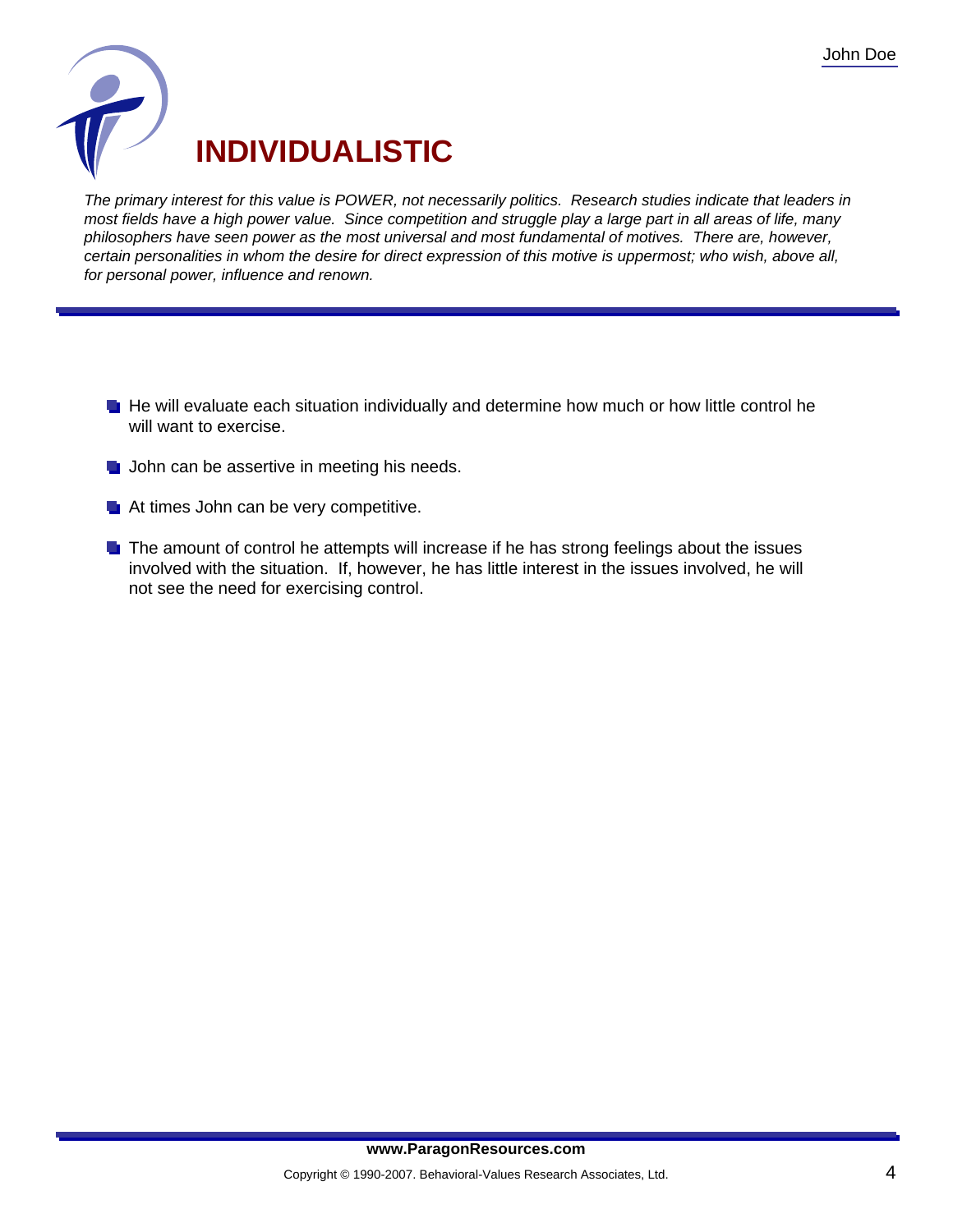

The highest interest for this value may be called "unity," "order," or "tradition." Individuals with high scores in this value seek a system for living. This system can be found in such things as conservatism or any authority that has defined rules, regulations and principles for living.

- **John needs to be able to pick and choose the traditions and set of beliefs to which he will** adhere.
- **John at times will evaluate others based on his rules for living.**
- **John lets his conscience be his guide.**
- $\blacksquare$  He will have strong beliefs within a system that he feels most comfortable with, and he will not be as strong in his beliefs or approach if he lacks that interest level.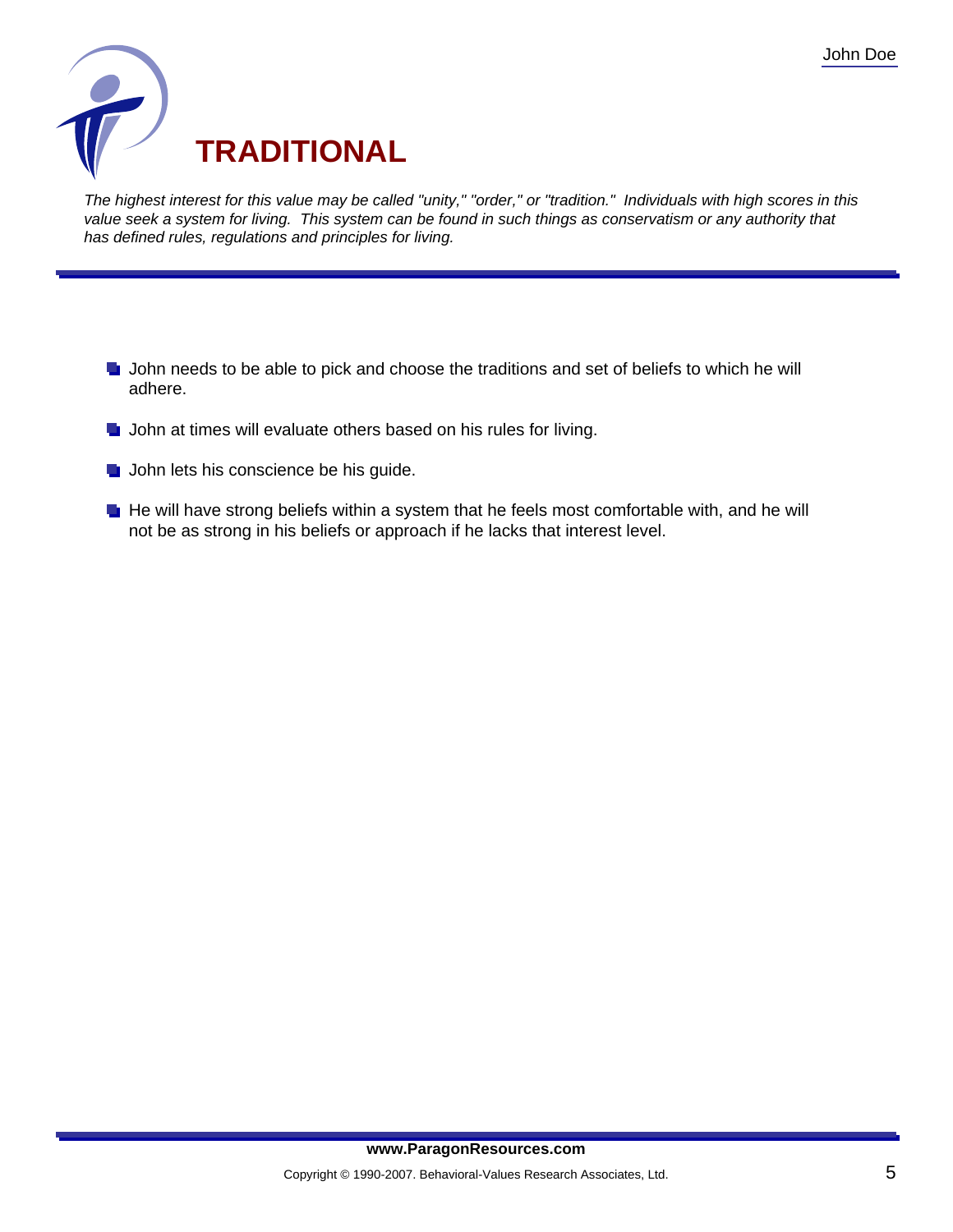

A higher Aesthetic score indicates a relative interest in "form and harmony." Each experience is judged from the standpoint of grace, symmetry or fitness. Life may be regarded as a procession of events, and each is enjoyed for its own sake. A high score here does not necessarily mean that the incumbent has talents in creative artistry. It indicates a primary interest in the artistic episodes of life.

- **J** John is not necessarily worried about form and beauty in his environment.
- **John's passion in life will be found in one or two of the other attitudes and values discussed** in this report.
- Intellectually, John can see the need for beauty, but has difficulty buying the finer things in life.
- **The utility of "something" is more important than its beauty, form and harmony.**
- **Unpleasant surroundings will not stifle his creativity.**
- $\blacksquare$  He wants to take a practical approach to events.
- $\blacksquare$  He is a very practical person who is not sensitive to being in harmony with his surroundings.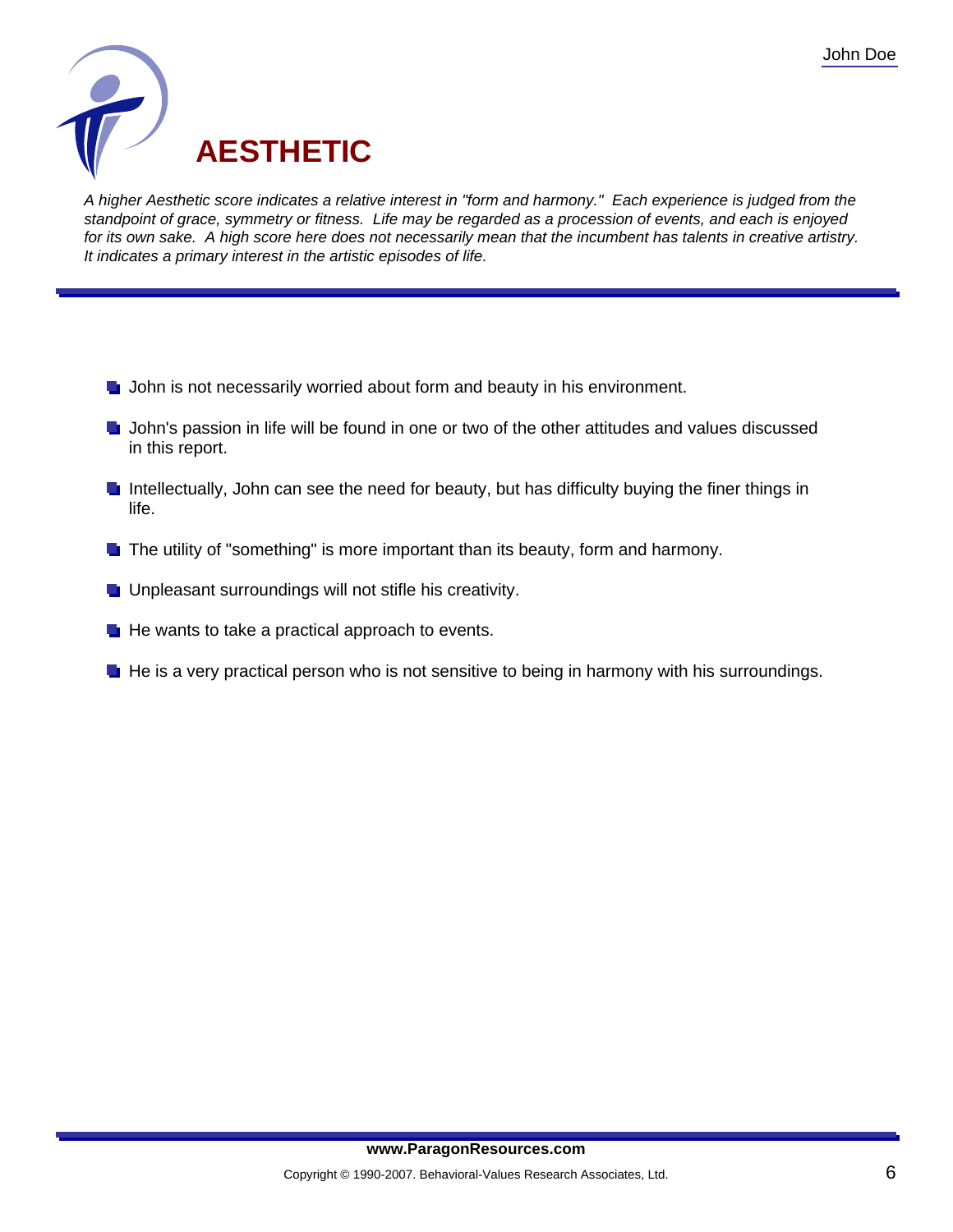

Those who score very high in this value have an inherent love of people. The social person prizes other people and is, therefore, kind, sympathetic and unselfish. They are likely to find the Theoretical, Utilitarian and Aesthetic attitudes cold and inhuman. Compared to the Individualistic value, the Social person regards helping others as the only suitable form for human relationships. Research into this value indicates that in its purest form, the Social interest is selfless.

- $\blacksquare$  John is willing to help others if they are working as hard as possible to achieve their goals.
- **J** John's passion in life will be found in one or two of the other dimensions discussed in this report.
- $\blacksquare$  He will be firm in his decisions and not be swayed by unfortunate circumstances.
- **B** Believing that hard work and persistence is within everyone's reach he feels things must be earned, not given.
- He will not normally allow himself to be directed by others unless it will enhance his own self-interest.
- **John will be torn if helping others proves to be detrimental to him.**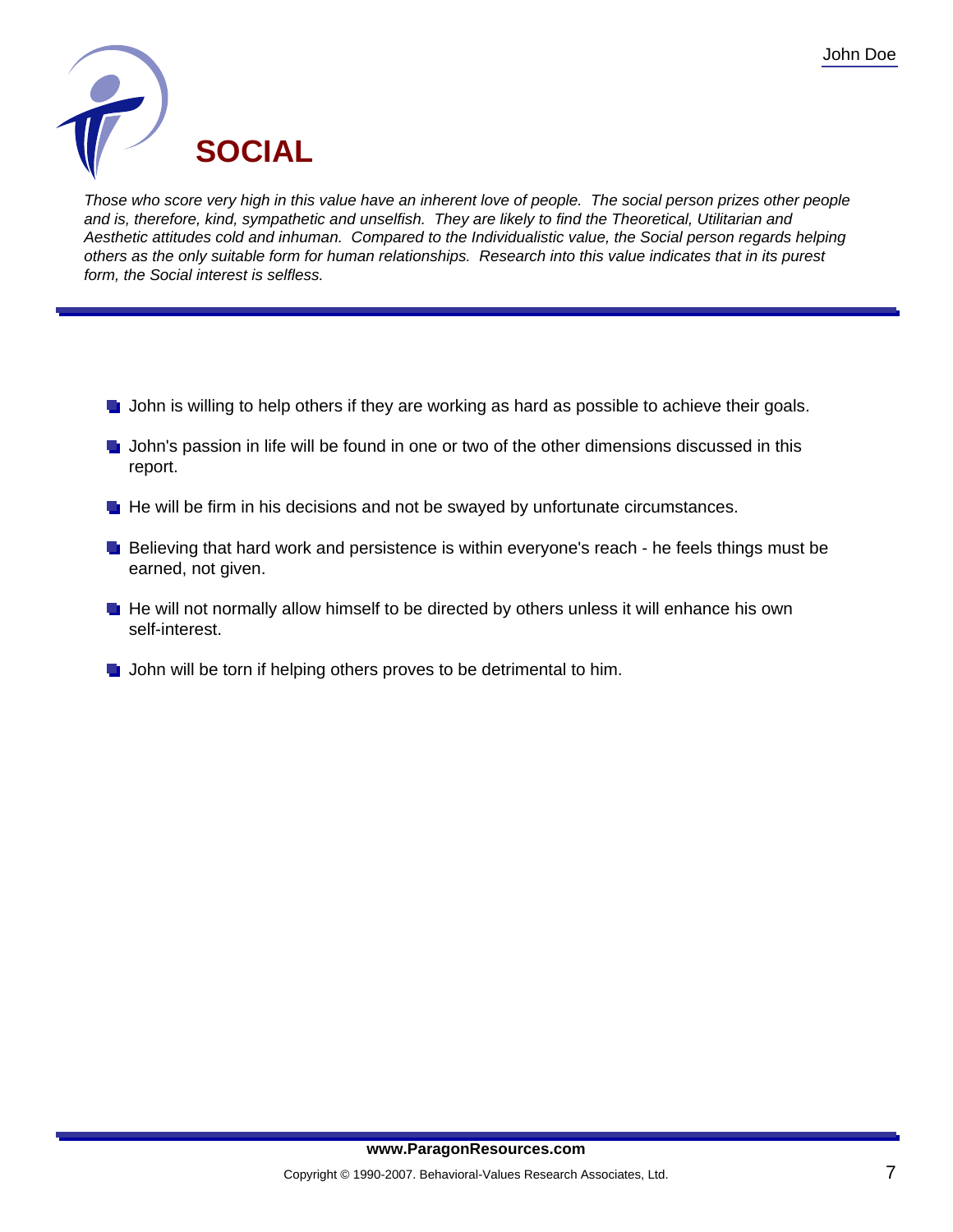

## **ATTITUDES - NORMS & COMPARISONS**

For years you have heard statements like, "Different strokes for different folks," "to each his own," and "people do things for their own reasons, not yours." When you are surrounded by people who share similar attitudes, you will fit in with the group and be energized. However, when surrounded by people whose attitudes are significantly different from yours, you may be perceived as out of the mainstream. These differences can induce stress or conflict. When confronted with this type of situation you can:

- **Change the situation.**
- **Change your perception of the situation.**
- **Leave the situation.**
- **L** Cope with the situation.

This section reveals areas where your attitudes may be outside the mainstream and could lead to conflict. The further away you are from the mainstream on the high side, the more people will notice your passion about that attitude. The further away from the mainstream on the low side, the more people will view you as indifferent and possibly negative about that attitude. The shaded area for each attitude represents 68 percent of the population or scores that fall within one standard deviation above or below the national mean.

| NORMS & COMPARISONS TABLE - Norm 2003 |         |             |  |
|---------------------------------------|---------|-------------|--|
| <b>John Doe</b>                       |         |             |  |
| <b>THEORETICAL</b>                    | $\star$ | Mainstream  |  |
| <b>UTILITARIAN</b>                    | $\star$ | Passionate  |  |
| <b>AESTHETIC</b>                      | $\star$ | Mainstream  |  |
| <b>SOCIAL</b>                         | $\star$ | Indifferent |  |
| <b>INDIVIDUALISTIC</b>                |         | Mainstream  |  |
| <b>TRADITIONAL</b>                    | $\star$ | Mainstream  |  |

 $-68$  percent of the population  $-1$  - national mean  $-1$  - your score

Mainstream - one standard deviation of the national mean Passionate - two standard deviations above the national mean Indifferent - two standard deviations below the national mean Extreme - three standard deviations from the national mean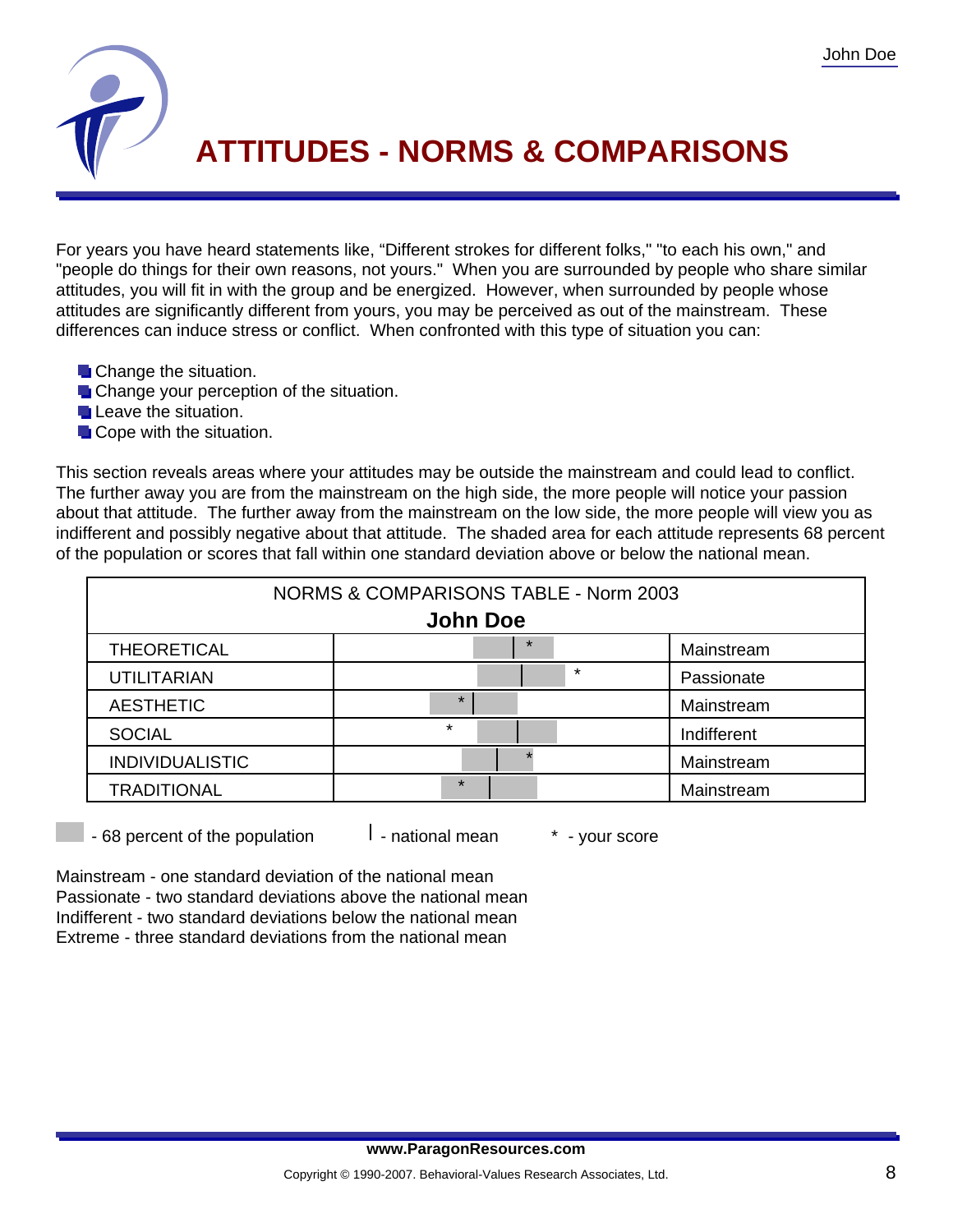

## **ATTITUDES - NORMS & COMPARISONS**

Areas in which you have strong feelings or passions compared to others:

You strive for efficiency and practicality in all areas of your life, seeking to gain a return on your investment of time, talent and resources. Others may feel you always have a string attached and are always trying to gain a personal advantage. They may feel you should give just for the sake of giving.

Areas where others' strong feelings may frustrate you as you do not share their same passion:

Your self-reliance will cause you to feel uncomfortable around people who are always trying to help you or be too nice to you.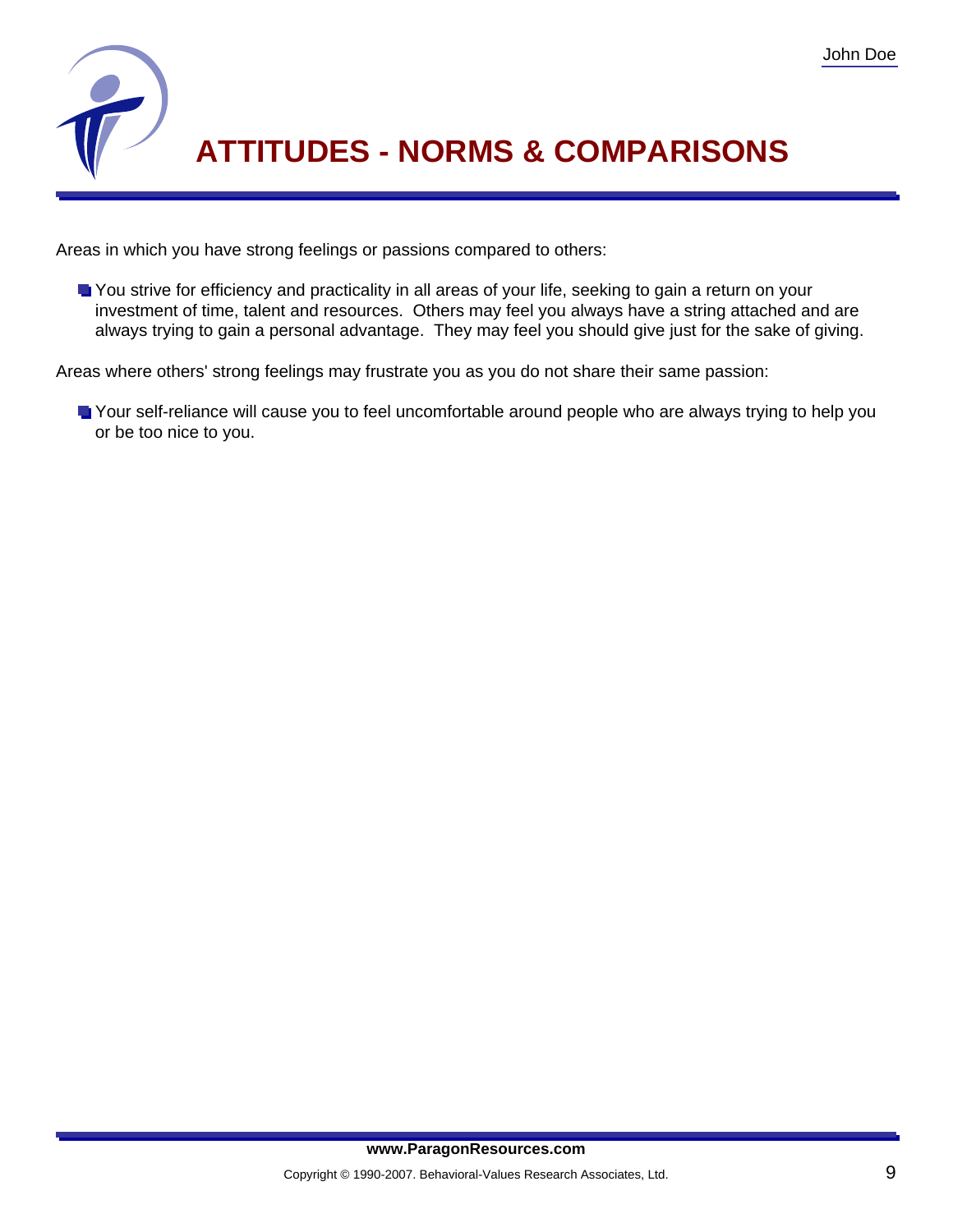